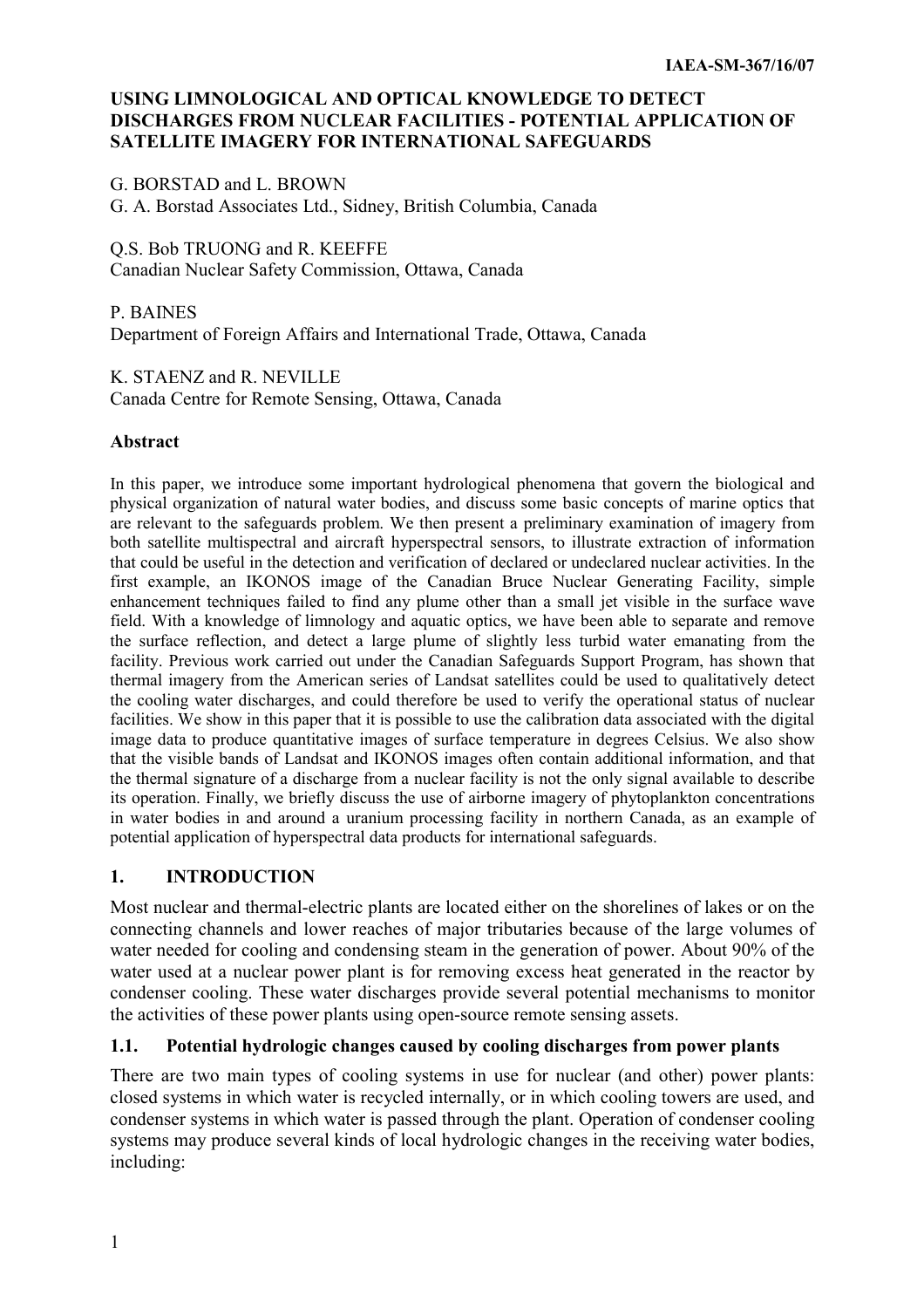- (1) altered thermal structure in the vicinity of the discharge, including reduction of ice,
- (2) altered current patterns at intake and discharge structures,
- (3) altered surface wave patterns,
- (4) alteration of the concentration of suspended inorganic material,
- (5) scouring caused by increased flow near intake and discharges,
- (6) stimulation of phytoplankton and/or benthic algal growth, and
- (7) altered salinity gradients in estuaries.

All of these except salinity gradients are potentially observable at present via available opensource remote sensing assets.

### *1.1.1. Thermal effects*

The density of water decreases with increasing temperature, and calm poorly mixed natural water bodies tend to stratify into two layers, a surface layer that is warm in the summer and cold in the winter, and a deep layer which remains cool throughout the year. Most power plants draw their intake water from this cool, deep water, and discharge it at or near the surface at temperatures from 2 to 10 degrees Celsius above ambient. These heated discharges tend to remain at (or move toward) the surface, intensifying the stratification in the summer and altering it in the winter. Typically the discharges form a plume of warm water that dissipates with distance from the source by releasing heat to the atmosphere or mixing with cooler surrounding waters. These plumes can be detected by remote sensing instruments from the water body's thermal emissions. In rivers and in the ocean, mixing occurs more rapidly than in lakes because of increased turbulence caused by flow in the river or by tides, and thermal plumes in those areas are likely to be smaller than in lakes.

### *1.1.2. Current patterns*

Operation of the cooling system will usually cause changes in water currents in the immediate vicinity of both the intake and the outfall. The extent of these effects depends on the design and siting of the intake and discharge and the nature of the body of water [1]. While no currently available satellite sensor can directly detect water current patterns at this scale, currents may be inferred from thermal, phytoplankton and/or sediment patterns.

### *1.1.3. Surface waves*

Where the discharge is at or near the surface, there may be some disruption of surface waves. Wind waves are generally visible because of reflection off the wave facets tilted toward the sun. In the region of discharges, the waves are disrupted and there is typically less sunglint.

We have also visually observed a similar phenomenon off the San Onofre, California nuclear power generating facility, where the discharge structure is in deep water. The warm water rises to the surface, and the surface wave field is altered as a result. This is easily visible by eye in the pattern of waves when looking toward the sun, and might therefore be visible in high spatial resolution optical satellite imagery acquired at high tilt angles, provided that the wave field, sun zenith angle and viewing angle are correct.

Surface wave phenomena will also be visible in Synthetic Aperture Radar (SAR) imagery of sufficiently high spatial resolution.

### *1.1.4. Sediment and scouring effects*

Cooling water discharges have the potential for scouring sediments and increasing erosion, especially near high-velocity discharge structures, and for changing patterns of sediment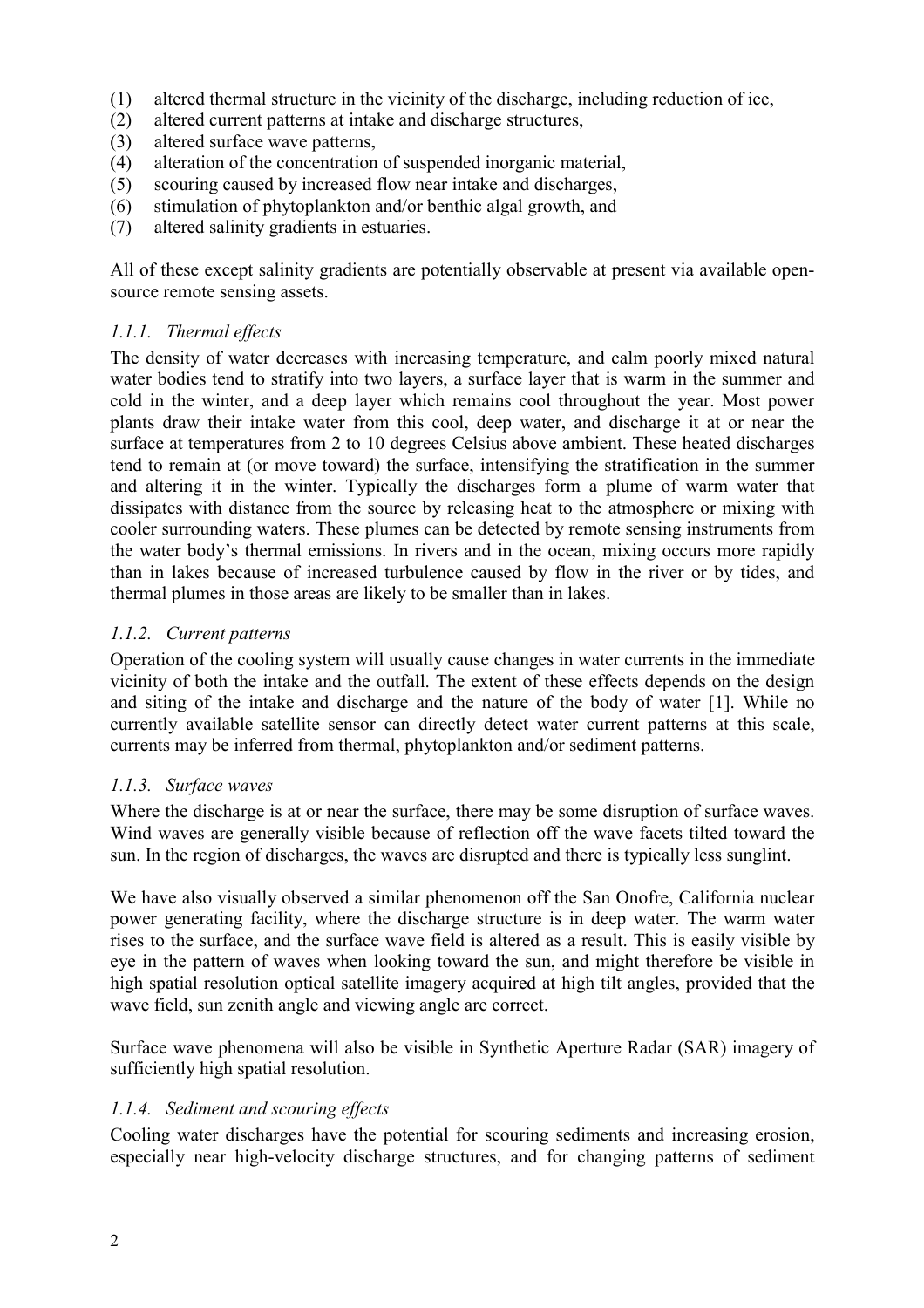deposition. Changes in sediment composition have been observed near some operating power plants. Erosion and scouring may lead to sorting of the sediments in the vicinity of the plant. Fine-grained materials will tend to become suspended by the discharge plume and be carried away from the plant, while coarser-grained sediments will remain near the discharge. Increases in turbidity of the discharge plume will be remotely detectable.

## *1.1.5. Alteration of phytoplankton and benthic plant life*

Thermal discharges can affect phytoplankton growth because of the effects on water stratification and nutrient supply. Temperature-induced density stratification of oceans, lakes and reservoirs is a principal regulator of phytoplankton growth and distribution. At a very simple level, plant growth (including phytoplankton) is regulated by sunlight and nutrient availability. In a lake, light for photosynthesis is mostly available near the surface, while nutrients are more available in deep water (because of decomposition at depth and phytoplankton uptake near the surface). In a stratified system, phytoplankton growth is typically restricted to the surface layer where it is light, but regulated by the supply of nutrients from the deep layer. If a power plant draws cool, nutrient rich water from the deep layer, heats it, and discharges it into the surface layer, the result is intensified stratification, increased nutrient supply and, therefore, increased phytoplankton growth. This growth can be detected by remote sensing.

Power plant discharges may also alter the benthic plant life near the plant through effects on bottom sediment grain size, thermal and stratification effects, including alteration of the local nutrient regime, and siltation and scouring effects. Plant life may be absent immediately in front of a large discharge because of the strong scouring, but it may be enhanced just outside of the strong discharge. For example, at the Loviisa Nuclear Power Plant in Finland, there has been a clear change in biota specifically caused by warm water. A significant increase in littoral vegetation was observed in the vicinity of the cooling water outlets at both Loviisa and Olkiluoto. The abundance of the vascular plants *Myriophyllum spicatum, Potamogeton perfoliatus* and *Potamogeton pectinatus* has increased strongly and in some places they form together with their epiphytes, filamentous algae (*Cladophora glomerata, Ectocarpus siliculosus* and *Pilayella littoralis*), an almost impenetrable population [2]. Again, such local increase in aquatic plant life is easily detectable using remote sensors.

From a safeguards standpoint, the time scales over which phytoplankton and benthic plants respond are quite different. Because of their rapid growth rates and short life cycles, phytoplankton respond quickly (within days) to environmental change. Therefore remotely detected changes in the phytoplankton regime can be indicative of changes in a power plant's operational status. Benthic plants on the other hand respond more slowly and would reflect longer term changes.

### **1.2. Remote sensing of water properties**

### *1.2.1. Signal as seen from a remote sensor*

In simple terms, the optical signal received by a passive remote sensing instrument originates from the sun, passes through the atmosphere, through the air/water interface, through the water, then reflects off the target and travels back through the equivalent pathway on its way to the sensor. The signal is spectrally moderated by each of these interactions, and information can be gained at each stage (Figure 1).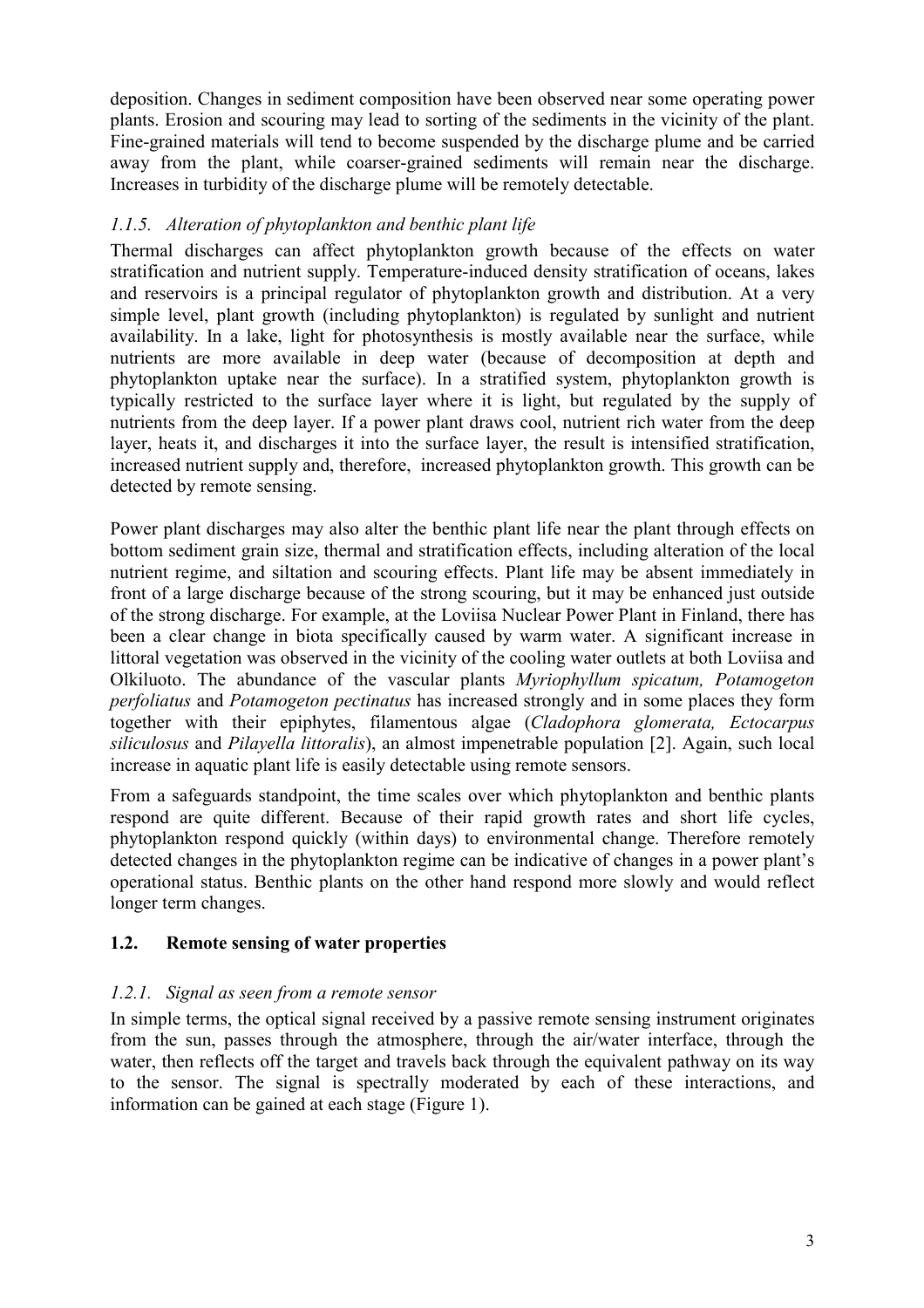

*FIG. 1. Pathway of an optical signal received by a passive remote sensor* 

Table I summarizes the remote sensing tools that can be used to derive information about power plant emissions and their effects. In some cases spectral (colour) data can be used to directly make quantitative measurements of parameters such as phytoplankton chlorophyll or temperature. In other cases such as surface currents, the patterns are inferred from distributions of other measurable parameters.

| Optical component                   | Remote sensing bands                                |
|-------------------------------------|-----------------------------------------------------|
| Thermal plumes                      | Thermal $10-12\mu m$                                |
| Suspended particles                 | Visible                                             |
| Phytoplankton                       | Visible (Blue/green ratio, narrow red fluorescence) |
| <b>Dissolved Organic Substances</b> | Visible (Blue)                                      |
| Ice                                 | Visible & IR                                        |
| Surface wave patterns               | Visible (red), Radar                                |
| Current patterns                    | Inferred from plumes (thermal, turbidity,           |
|                                     | phytoplankton)                                      |
| Bottom scouring                     | Inferred from other patterns                        |

Table I. Detection of power plant effluents using remote sensing information

The colour of the water in a natural aquatic system (the signal seen by the remote sensor) can be expressed as the sum of several components:

 $a_{total} = a_{water} + a_{particles} + a_{phytoplankton} + a_{dissolved}$ 

where a is light absorption at a given wavelength. Each component has specific spectral properties that can be used to quantify its contribution to overall absorption. Figure 2 illustrates typical absorption spectra for the major optical components of aquatic systems. By taking advantage of the spectral differences, and using specific spectral bands (or combinations) these components can often be resolved. Much depends on the spectral configuration of the sensor. The number, placement and width of bands determine the information that can be extracted for a given sensor. Figure 2 shows the visible bands for Landsat (IKONOS bands are very similar).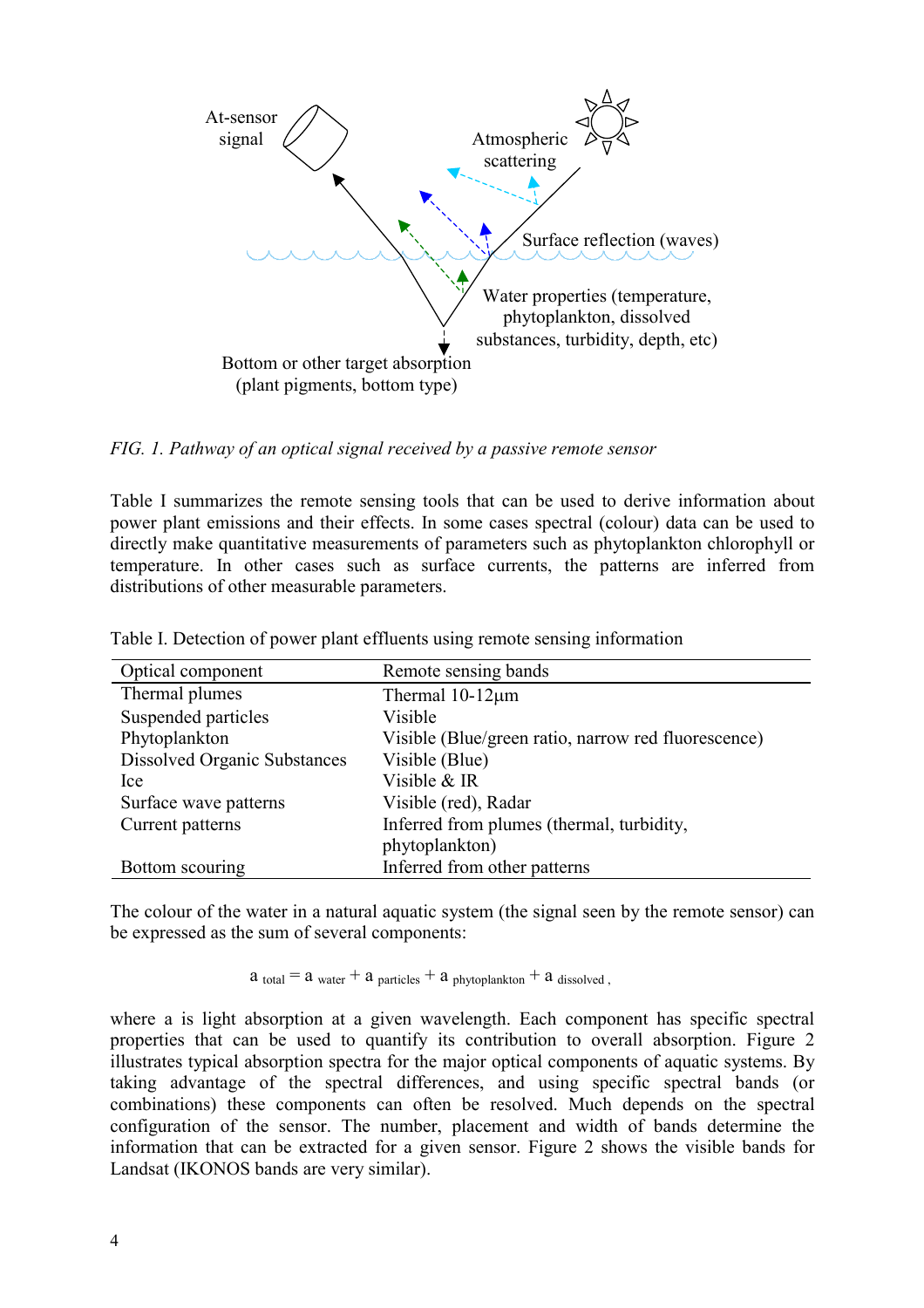

*FIG. 2. Modelled absorption spectra of the main colour producing agents in natural aquatic systems. The extents of Landsat bands 1 (blue), 2 (green) and 3 (red) are shown for comparison.* 

# **2. CASE STUDY: BRUCE NUCLEAR GENERATING FACILITY**

We use IKONOS and Landsat imagery of the Bruce Nuclear Generating Facility on the shore of Lake Huron, Ontario, Canada to illustrate some of the phenomena referred to above.

# **2.1. Surface waves**

The IKONOS image in Figure 3 was acquired on November 11, 1999. Sun reflection off the wave facets indicate that this was a windy day, with wind from the north-northeast. With a simple 'true colour' image, using 3 channels to represent natural colours seen by eye, the single most overpowering factor in the appearance of the water is sunglint and sky reflection off the waves. The pattern of the waves is very clear, and the modification of the wave patterns near rocks and headlands can also be seen as the waves enter shallow water and begin to feel the bottom. This classical phenomenon is well known and can be exploited to derive maps of water depth.

# **2.2. Currents, scouring & turbidity**

Near the Bruce A discharge at the north end of the site, the slight alteration of the wave field suggests that the darker blue, linear feature is a dredged channel. At the Bruce B discharge, a vigorous jet about 875 m long and 285 m wide is made visible via its disruption of the pattern of the waves and the reflection. The size and shape of this jet may give us information about the velocity of the discharge.

Without further processing, no colour differences are evident near the plant. However, after mathematical removal of the surface reflection, a very large plume of water with slightly lower turbidity (particle content) can be seen extending more than 7 km south of the plant. The direction of this plume is consistent with the direction of the wind, and can even be seen curling into the small bays.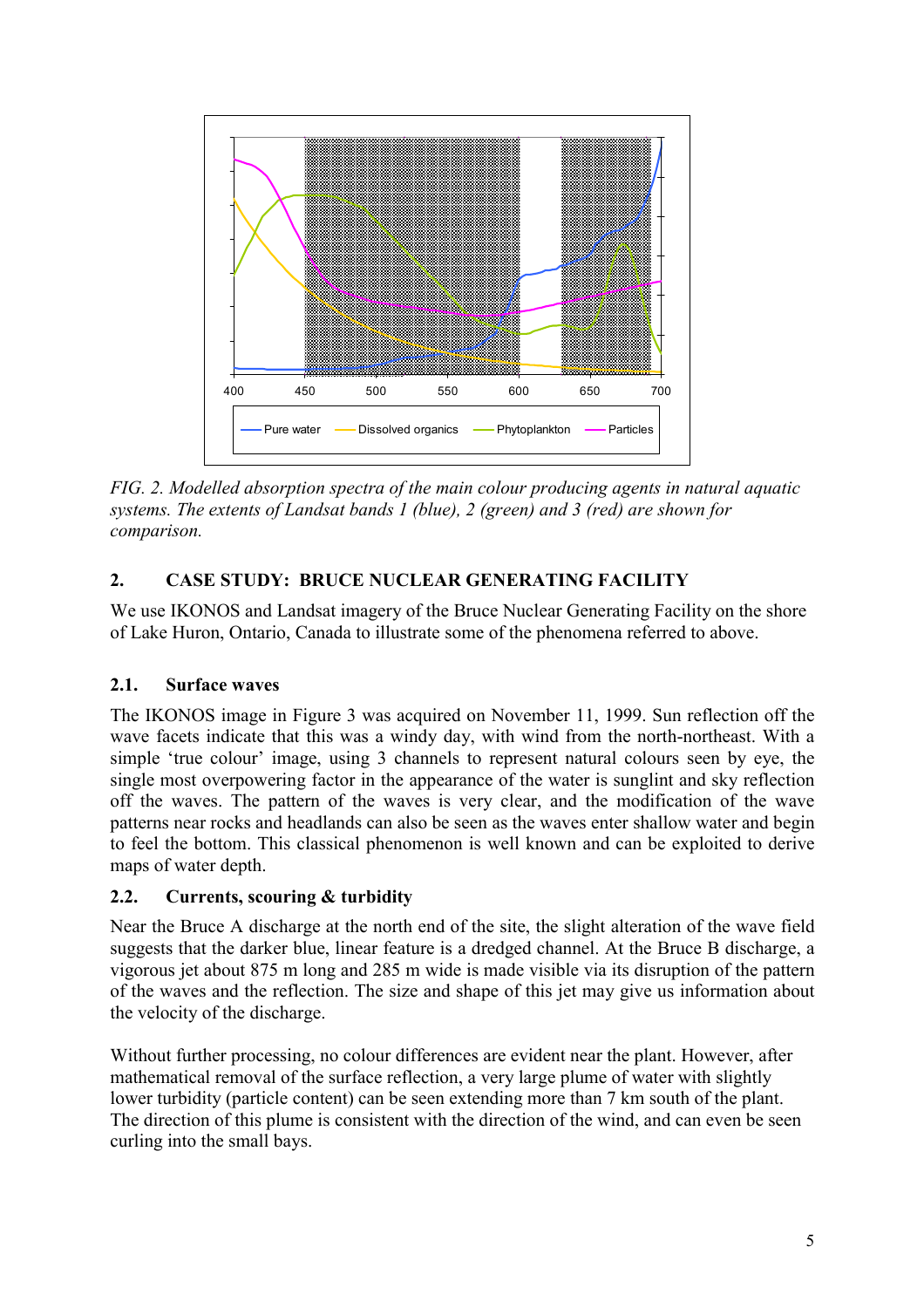

*FIG. 3 Left: natural colour image of the Bruce Nuclear Generating Facility, acquired by IKONOS on November 11, 1999. The inset shows an enlargement of the discharge jet visible in the surface wave field at Bruce B. Right: Calculated image of turbidity after removing the surface reflection.* 

Without further information about the specific limnology of this portion of Lake Huron or the Bruce facility, we suppose that the plant is drawing water from the cold waters of the hypoliminion (below the thermocline), and that these waters have less suspended particles than the surface layers.

Our results are similar to those of Harold Hough [3] who analyzed the red band of a multispectral image acquired by the French SPOT satellite. His analysis showed an effluent plume coming from an artificial island located in a hydroelectric reservoir in the Taechon area (North Korea) which was identified as the site of an underground plutonium production facility. It should be noted that the analysis of multispectral satellite imagery by itself does not provide conclusive evidence that clandestine activities are taking place. However, it may provide important indications for further investigation using higher resolution imagery or other evidence to arrive at the conclusion.

### **2.3. Water temperature**

Previous work [4] has shown that the operational status of a power plant can be detected from imagery with a thermal infrared band such as that from the Landsat 5 and 7 satellites. At that time a quantitative estimate of the cooling water temperature around the facility was not carried out. In this paper we show a quantitative image of water temperature using calibration data provided with the digital data.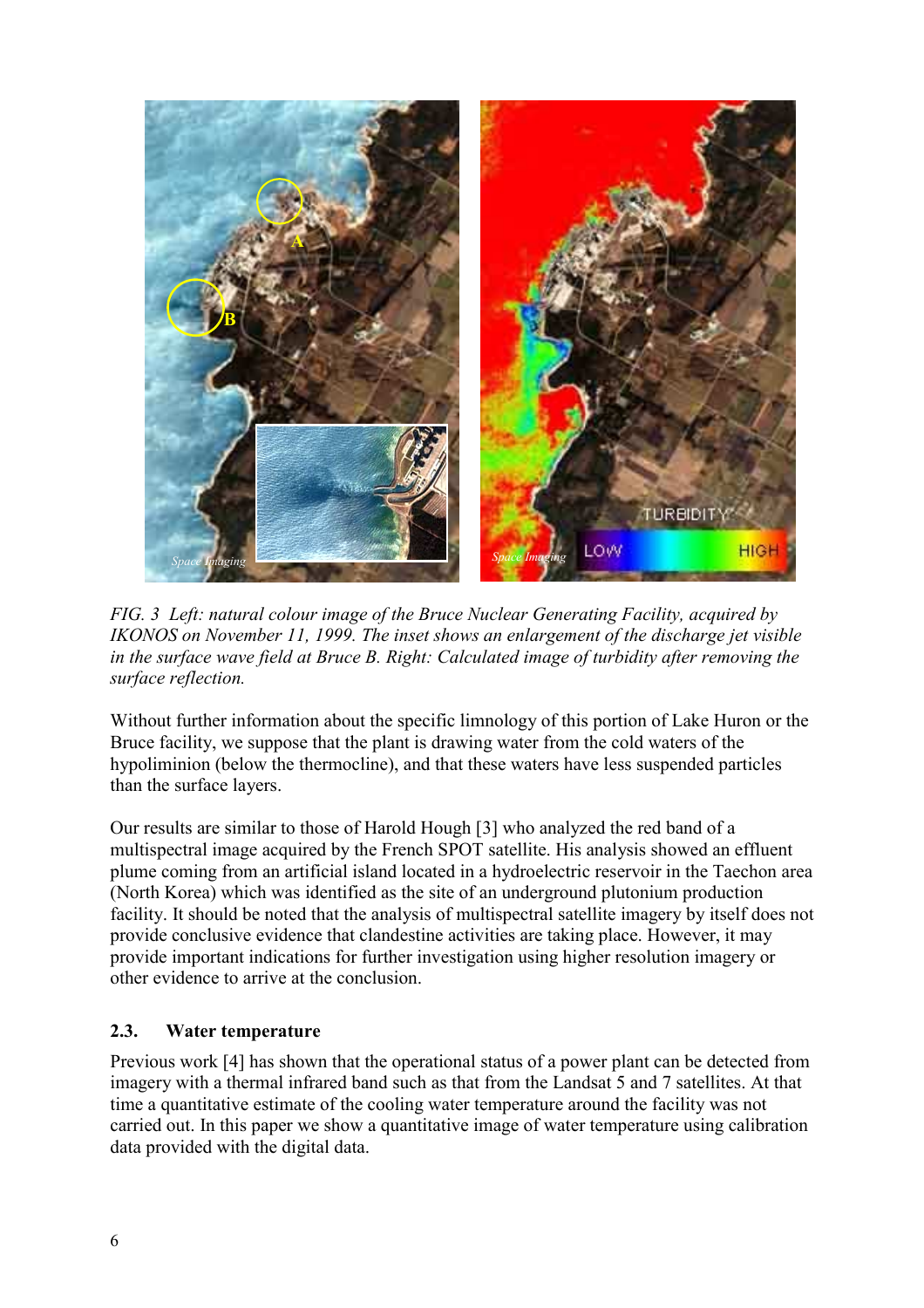Figure 4 (left) shows a Landsat 5 thermal image of the Bruce power plant area from August 2, 1988, calibrated to water temperature in degrees Celsius. Land areas are shown as near true colour for reference. On that day the imagery shows that Bruce A discharges were near 22ºC in the immediate vicinity of the outfall, 3-4ºC warmer than elsewhere along the shore; off Bruce B water temperatures were about 20ºC. A plume from Bruce A appears to be heating the small bay to the east, whereas the heat from Bruce B is dissipated in the lake. Current patterns that day were southwest to northeast.



*FIG. 4. Left: Thermal imagery of the Bruce A and B Nuclear Generating Facilities, acquired by Landsat 5 on August 2, 1988, and calibrated to degrees Celsius. The linear striping is due to instrument noise. Right: In situ measurements of water temperature made by Ontario Hydro June 28, 1988.* 

No *in situ* temperature data are available for the day of the image. Figure 4 (right) shows *in situ* temperatures measured a little over a month earlier on June 28, 1988 by Ontario Hydro [5]. Although the ambient temperature of the lake is lower, the thermal patterns are similar to those in the August Landsat image.

# **3. OTHER EXAMPLES**

### **3.1. Hyperspectral mapping at a uranium processing facility**

We have been conducting remote sensing studies of a processing site for high grade uranium ore at Key Lake, Saskatchewan, Canada using the airborne hyperspectral sensors, Compact Airborne Spectrographic Imager (*casi*) and SWIR (Short-Wave Infra-Red) Full Spectrum Imager (SFSI). Early results with an emphasis on SFSI sensor calibration and mineral identification have been presented [6,7]. The Key Lake area has many small lakes, and preliminary studies show large variations in water quality related to processing activities. Using the rich spectral data available from these airborne sensors, detailed maps of phytoplankton chlorophyll, turbidity (particles) and dissolved substances have been made in and around the site.